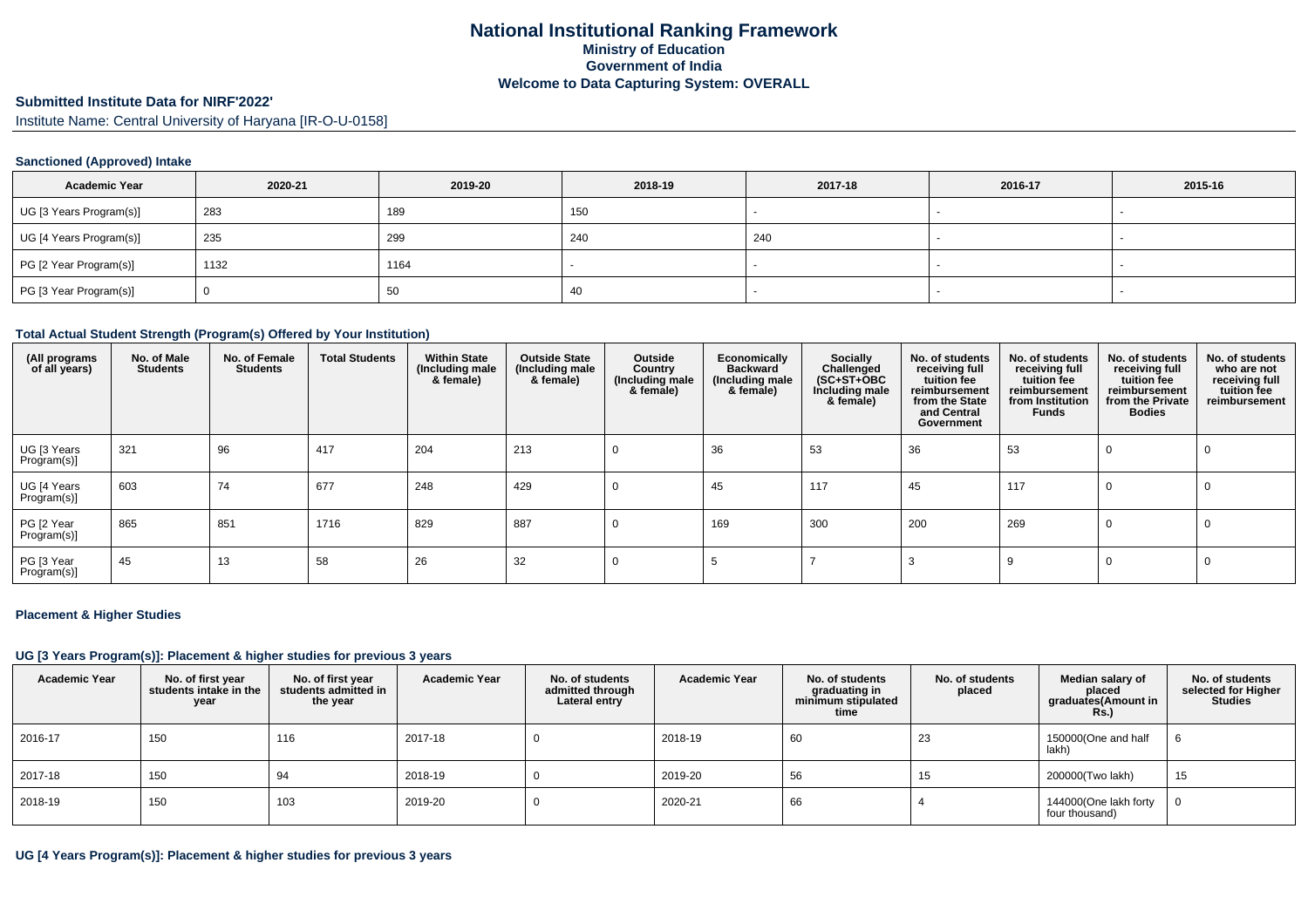| <b>Academic Year</b> | No. of first year<br>students intake in the<br>year | No. of first year<br>students admitted in<br>the year | <b>Academic Year</b> | No. of students<br>admitted through<br>Lateral entry | <b>Academic Year</b> | No. of students<br>graduating in<br>minimum stipulated<br>time | No. of students<br>placed | Median salary of<br>placed<br>graduates(Amount in<br><b>Rs.)</b>       | No. of students<br>selected for Higher<br><b>Studies</b> |
|----------------------|-----------------------------------------------------|-------------------------------------------------------|----------------------|------------------------------------------------------|----------------------|----------------------------------------------------------------|---------------------------|------------------------------------------------------------------------|----------------------------------------------------------|
| 2015-16              |                                                     |                                                       | 2016-17              |                                                      | 2018-19              |                                                                |                           | O(Zero)                                                                |                                                          |
| 2016-17              | 225                                                 | 116                                                   | 2017-18              |                                                      | 2019-20              | 111                                                            | 13                        | 268462(Two lakh sixty<br>eight thousand four<br>hundred and sixty two) | 17                                                       |
| 2017-18              | 240                                                 | 141                                                   | 2018-19              |                                                      | 2020-21              | 134                                                            | 47                        | 260000(Two lakh sixty<br>thousand)                                     | 18                                                       |

# **PG [2 Years Program(s)]: Placement & higher studies for previous 3 years**

| <b>Academic Year</b> | No. of first year<br>students intake in the<br>year | No. of first year<br>students admitted in<br>the year | <b>Academic Year</b> | No. of students graduating in minimum<br>stipulated time | No. of students<br>placed | Median salary of<br>placed<br>graduates(Amount in<br>Rs.) | No. of students<br>selected for Higher<br><b>Studies</b> |
|----------------------|-----------------------------------------------------|-------------------------------------------------------|----------------------|----------------------------------------------------------|---------------------------|-----------------------------------------------------------|----------------------------------------------------------|
| 2017-18              | 940                                                 | 671                                                   | 2018-19              | 474                                                      | 67                        | 450000(Four lakh and<br>fifty thousand)                   | 90                                                       |
| 2018-19              | 940                                                 | 696                                                   | 2019-20              | 546                                                      | 46                        | 300000(Three lakh)                                        | 20                                                       |
| 2019-20              | 1164                                                | 900                                                   | 2020-21              | 794                                                      | 54                        | 285000(Two lakh<br>eighty five thousand)                  | 19                                                       |

## **PG [3 Years Program(s)]: Placement & higher studies for previous 3 years**

| <b>Academic Year</b> | No. of first year<br>students intake in the<br>year | No. of first vear<br>students admitted in<br>the year | <b>Academic Year</b> | No. of students<br>admitted through<br>Lateral entry | <b>Academic Year</b> | No. of students<br>graduating in<br>minimum stipulated<br>time | No. of students<br>placed | Median salary of<br>placed<br>graduates(Amount in<br><b>Rs.</b> ) | No. of students<br>selected for Higher<br><b>Studies</b> |
|----------------------|-----------------------------------------------------|-------------------------------------------------------|----------------------|------------------------------------------------------|----------------------|----------------------------------------------------------------|---------------------------|-------------------------------------------------------------------|----------------------------------------------------------|
| 2016-17              | 40                                                  | 27                                                    | 2017-18              |                                                      | 2018-19              | 24                                                             |                           | 500000(Five lakh)                                                 |                                                          |
| 2017-18              | 40                                                  | 27                                                    | 2018-19              |                                                      | 2019-20              | 26                                                             |                           | 360000(Three lakh<br>sixty thousand)                              |                                                          |
| 2018-19              | 40                                                  | 26                                                    | 2019-20              |                                                      | 2020-21              | 23                                                             |                           | 450000(Four lakh and<br>fifty thousand)                           |                                                          |

#### **Ph.D Student Details**

| Ph.D (Student pursuing doctoral program till 2020-21 Students admitted in the academic year 2020-21 should not be entered here.) |         |                    |  |  |  |  |
|----------------------------------------------------------------------------------------------------------------------------------|---------|--------------------|--|--|--|--|
| <b>Total Students</b>                                                                                                            |         |                    |  |  |  |  |
| Full Time                                                                                                                        |         | 304                |  |  |  |  |
| Part Time                                                                                                                        |         |                    |  |  |  |  |
| No. of Ph.D students graduated (including Integrated Ph.D)                                                                       |         |                    |  |  |  |  |
|                                                                                                                                  | 2020-21 | 2019-20<br>2018-19 |  |  |  |  |
| Full Time                                                                                                                        |         | 10                 |  |  |  |  |
| Part Time                                                                                                                        |         |                    |  |  |  |  |
| PG (Student pursuing MD/MS/DNB program till 2020-21 Students admitted in the academic year 2021 - 22 should not be entered here) |         |                    |  |  |  |  |
|                                                                                                                                  |         |                    |  |  |  |  |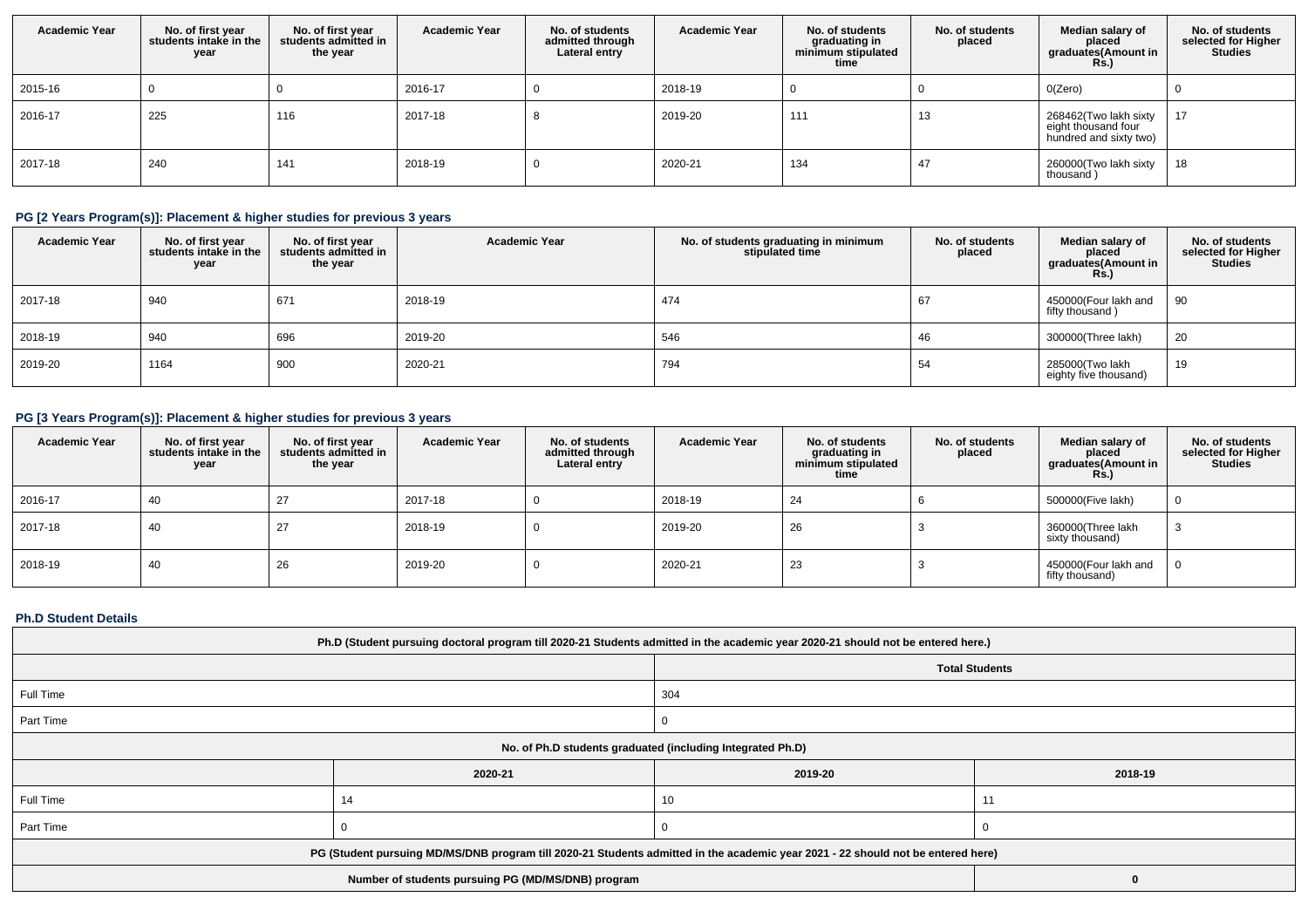| No. of students Graduating in PG (MD/MS/DNB) program |  |  |  |  |  |  |
|------------------------------------------------------|--|--|--|--|--|--|
| 2018-19<br>2019-20<br>2020-21                        |  |  |  |  |  |  |
|                                                      |  |  |  |  |  |  |

#### **Online Education**

| I. Does all programs/courses were completed on time.                                            |                                                                                       | Yes                                                                                                                              |  |  |
|-------------------------------------------------------------------------------------------------|---------------------------------------------------------------------------------------|----------------------------------------------------------------------------------------------------------------------------------|--|--|
| 2. Measures taken to complete the syllabus of courses and programs.                             |                                                                                       | Regular online classes, invited lectures, roleplay, presentations, and others.                                                   |  |  |
| 3. The period of delay in completion of syllabus (in months).                                   |                                                                                       |                                                                                                                                  |  |  |
| 4. The period of delay in conducting exams (in months).                                         |                                                                                       |                                                                                                                                  |  |  |
| <b>Portal Name</b>                                                                              | No. of students offered online courses which have credit<br>transferred to transcript | Total no, of online courses which have credit transferred<br>Total no. of credits transferred to transcript<br>to the transcript |  |  |
| Swayam                                                                                          | 487                                                                                   |                                                                                                                                  |  |  |
| 5. No. of courses developed and available online on Swayam platform by your institution faculty |                                                                                       |                                                                                                                                  |  |  |

## **Financial Resources: Utilised Amount for the Capital expenditure for previous 3 years**

| <b>Academic Year</b>                                                                                 | 2020-21                                                                                 | 2019-20                                                                                  | 2018-19                                                                                 |  |  |  |  |  |
|------------------------------------------------------------------------------------------------------|-----------------------------------------------------------------------------------------|------------------------------------------------------------------------------------------|-----------------------------------------------------------------------------------------|--|--|--|--|--|
|                                                                                                      | <b>Utilised Amount</b>                                                                  | <b>Utilised Amount</b>                                                                   | <b>Utilised Amount</b>                                                                  |  |  |  |  |  |
| Annual Capital Expenditure on Academic Activities and Resources (excluding expenditure on buildings) |                                                                                         |                                                                                          |                                                                                         |  |  |  |  |  |
| Library                                                                                              | 35591656 (Three crore fifty five lakh ninety one thousand six<br>hundred and fifty six) | 7333620 (Seventy three lakh thirty three thousand six hundred<br>and twenty)             | 1898258 (Eighteen lakh ninety eight thousand two hundred<br>and fifty eight)            |  |  |  |  |  |
| New Equipment for Laboratories                                                                       | 328076 (Three lakh twenty eight thousand and seventy six)                               | 9352406 (Ninety three lakh fifty two thousand four hundred and<br>SIX)                   | 4145894 (Forty one lakh forty five thousand eight hundred and<br>ninety four)           |  |  |  |  |  |
| <b>Engineering Workshops</b>                                                                         | 9342361 (Ninety three lakh forty two thousand three hundred<br>and sixty one)           | 9048490 (Ninety lakh forty eight thousand four hundred and<br>ninety)                    | 31223531 (Three crore twelve lakh twenty three thousand five<br>hundred and thirty one) |  |  |  |  |  |
| Other expenditure on creation of Capital Assets (excluding<br>expenditure on Land and Building)      | 58855520 (Five crore eighty eight lakh fifty five thousand five<br>hundred and twenty)  | 35072379 (Three crore fifty lakh seventy two thousand three<br>hundred and seventy nine) | 37450426 (Three crore seventy four lakh fifty thousand four<br>hundred and twenty six)  |  |  |  |  |  |

## **Financial Resources: Utilised Amount for the Operational expenditure for previous 3 years**

| <b>Academic Year</b>                                                                                                                                                                           | 2020-21                                                                                             | 2019-20                                                                                              | 2018-19                                                                                      |  |  |  |  |
|------------------------------------------------------------------------------------------------------------------------------------------------------------------------------------------------|-----------------------------------------------------------------------------------------------------|------------------------------------------------------------------------------------------------------|----------------------------------------------------------------------------------------------|--|--|--|--|
| <b>Utilised Amount</b>                                                                                                                                                                         |                                                                                                     | <b>Utilised Amount</b>                                                                               | <b>Utilised Amount</b>                                                                       |  |  |  |  |
| <b>Annual Operational Expenditure</b>                                                                                                                                                          |                                                                                                     |                                                                                                      |                                                                                              |  |  |  |  |
| Salaries (Teaching and Non Teaching staff)                                                                                                                                                     | 353365869 (Thirty five crore thirty three lakh sixty five<br>thousand eight hundred and sixty nine) | 238704295 (Twenty three crore eighty seven lakhs four<br>thousand two hundred and ninety five)       | 204197629 (Twenty crore forty one lakh ninety seven thousand<br>six hundred and twenty nine) |  |  |  |  |
| Maintenance of Academic Infrastructure or consumables and<br>other running expenditures(excluding maintenance of hostels<br>and allied services, rent of the building, depreciation cost, etc) | 4645750 (Forty six lakh forty five thousand seven hundred fifty)                                    | 143888779 (Fourteen crore thirty eight lakh eighty eight<br>thousand seven hundred and seventy nine) | 122404846 (Twelve crore twenty four lakh four thousand eight<br>hundred forty six)           |  |  |  |  |
| Seminars/Conferences/Workshops                                                                                                                                                                 | 391904 (Three lakh ninety one thousand nine hundred and<br>four)                                    | 1208404 (Twelve lakh eight thousand four hundred and four)                                           | 399401 (Three lakh ninety nine thousand four hundred and<br>one)                             |  |  |  |  |

**IPR**

| Calendar year | 2020 | 2019 | 2018 |
|---------------|------|------|------|
|---------------|------|------|------|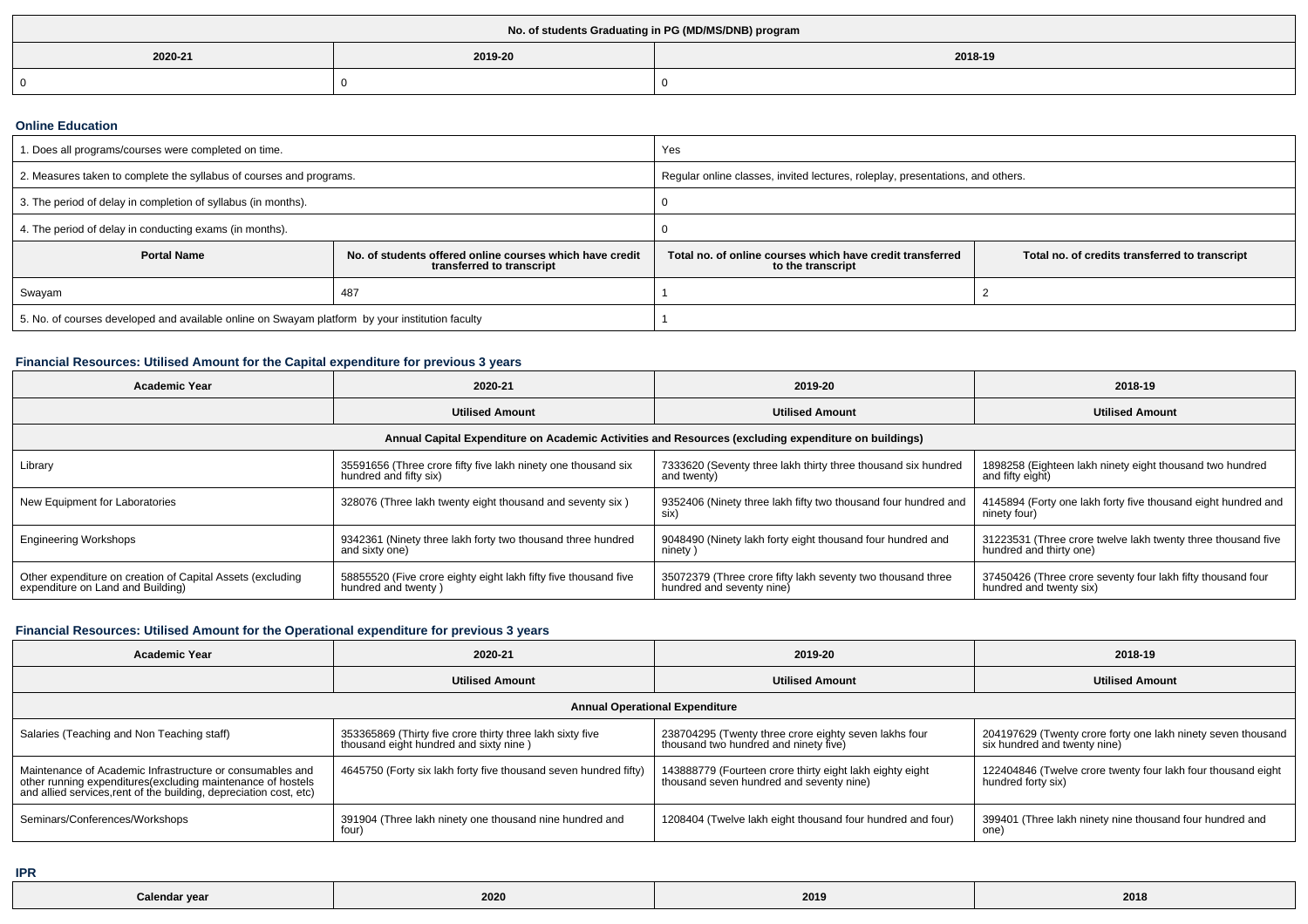| No. of Patents Published |  |  |
|--------------------------|--|--|
| No. of Patents Granted   |  |  |

### **Sponsored Research Details**

| <b>Financial Year</b><br>2020-21         |                                                                               | 2019-20                                                                 | 2018-19                                                                     |  |
|------------------------------------------|-------------------------------------------------------------------------------|-------------------------------------------------------------------------|-----------------------------------------------------------------------------|--|
| Total no. of Sponsored Projects          |                                                                               | 29                                                                      | -20                                                                         |  |
| Total no. of Funding Agencies            |                                                                               |                                                                         |                                                                             |  |
| Total Amount Received (Amount in Rupees) | 14326194                                                                      | 40522124                                                                | 24331141                                                                    |  |
| Amount Received in Words                 | One crore forty three lakh twenty six thousand one hundred<br>and ninety four | Four crore five lakh twenty two thousand one hundred and<br>twenty four | Two crore forty three lakh thirty one thousand one hundred and<br>forty one |  |

## **Consultancy Project Details**

| <b>Financial Year</b>                    | 2020-21                      | 2019-20    | 2018-19                                |  |
|------------------------------------------|------------------------------|------------|----------------------------------------|--|
| Total no. of Consultancy Projects        |                              |            | 37                                     |  |
| Total no. of Client Organizations        |                              |            | -35                                    |  |
| Total Amount Received (Amount in Rupees) | 408000                       | 300000     | 1495000                                |  |
| Amount Received in Words                 | Four lakh and eight thousand | Three lakh | Fourteen lakh and ninety five thousand |  |

## **Executive Development Program/Management Development Programs**

| <b>Financial Year</b>                                                             | 2020-21 | 2019-20                                         | 2018-19 |
|-----------------------------------------------------------------------------------|---------|-------------------------------------------------|---------|
| Total no. of Executive Development Programs/ Management<br>Development Programs   |         |                                                 |         |
| Total no. of Participants                                                         |         | 161                                             |         |
| Total Annual Earnings (Amount in Rupees)(Excluding Lodging<br>& Boarding Charges) |         | 174500                                          |         |
| Total Annual Earnings in Words                                                    | Zero    | One lakh seventy four thousand and five hundred | Zero    |

## **PCS Facilities: Facilities of physically challenged students**

| 1. Do your institution buildings have Lifts/Ramps?                                                                                                         | Yes, more than 80% of the buildings |
|------------------------------------------------------------------------------------------------------------------------------------------------------------|-------------------------------------|
| 2. Do your institution have provision for walking aids, including wheelchairs and transportation from one building to another for<br>handicapped students? | Yes                                 |
| 3. Do your institution buildings have specially designed toilets for handicapped students?                                                                 | Yes, more than 80% of the buildings |

#### **Accreditation**

# **NBA Accreditation**

| 1. Does your institute have a valid NBA Accreditation? | -NH |
|--------------------------------------------------------|-----|
|--------------------------------------------------------|-----|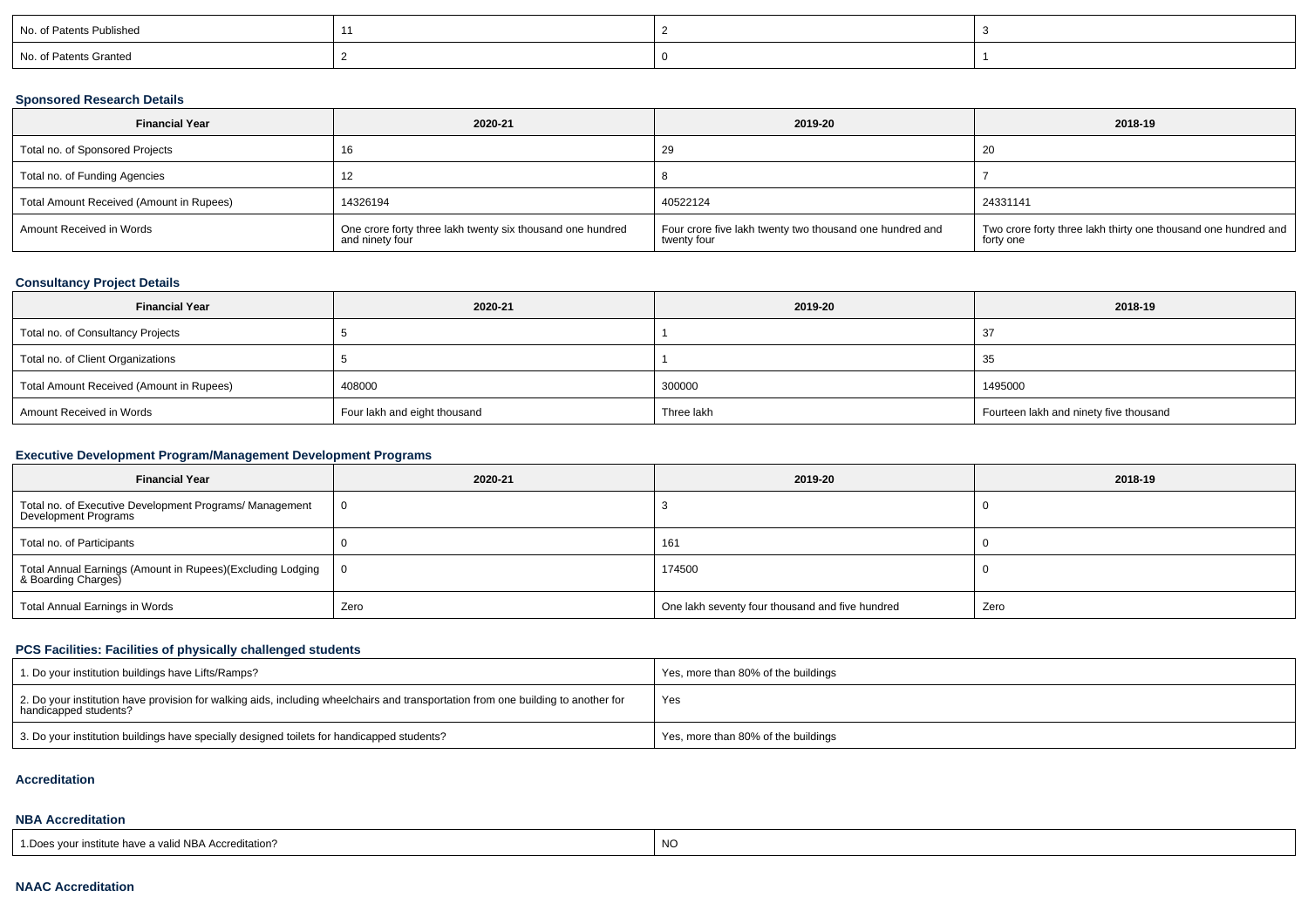| 1. Does your institute have a valid NAAC Accreditation? |            | <b>YES</b> |             |  |
|---------------------------------------------------------|------------|------------|-------------|--|
| Valid from                                              |            | Valid upto | <b>CGPA</b> |  |
| 28-03-2017                                              | 27-03-2022 |            | 3.10        |  |

### **Faculty Details**

| Srno           | Name                | Age | Designation                | Gender | Qualification                 | <b>Experience (In</b><br>Months) | <b>Currently working</b><br>with institution? | <b>Joining Date</b> | <b>Leaving Date</b>      | <b>Association type</b> |
|----------------|---------------------|-----|----------------------------|--------|-------------------------------|----------------------------------|-----------------------------------------------|---------------------|--------------------------|-------------------------|
|                | Abhishek Jindal     | 36  | <b>Assistant Professor</b> | Male   | Ph.D                          | 53                               | Yes                                           | 29-01-2020          | $\sim$                   | Regular                 |
| $\overline{2}$ | Ajay Kumar Bansal   | 42  | Professor                  | Male   | Ph.D                          | 252                              | Yes                                           | 13-08-2018          | $\overline{\phantom{a}}$ | Regular                 |
| 3              | Anant Rajee Bara    | 32  | <b>Assistant Professor</b> | Male   | M.Tech                        | 24                               | Yes                                           | 13-02-2020          | $\mathbf{u}$             | Regular                 |
| $\overline{4}$ | Anil                | 33  | <b>Assistant Professor</b> | Male   | M.Tech                        | 84                               | Yes                                           | 16-12-2019          | $\sim$                   | Regular                 |
| 5              | Anoop Yadav         | 40  | <b>Assistant Professor</b> | Male   | Ph.D                          | 108                              | Yes                                           | 07-08-2015          |                          | Adhoc / Contractual     |
| 6              | Benay Kumar Ray     | 36  | <b>Assistant Professor</b> | Male   | Ph.D                          | 34                               | Yes                                           | 19-02-2020          |                          | Regular                 |
| $\overline{7}$ | Deepak Rana         | 29  | <b>Assistant Professor</b> | Male   | M.Tech                        | 51                               | Yes                                           | 13-01-2020          | $\sim$                   | Regular                 |
| 8              | Manish Kumar        | 32  | <b>Assistant Professor</b> | Male   | Ph.D                          | 18                               | No                                            | 12-02-2020          | 08-11-2021               | Regular                 |
| 9              | Manish Kumar        | 36  | <b>Assistant Professor</b> | Male   | Ph.D                          | 52                               | Yes                                           | 10-01-2020          |                          | Regular                 |
| 10             | Manoj Kumar Singh   | 46  | Associate Professor        | Male   | Ph.D                          | 172                              | Yes                                           | 13-12-2019          | $\sim$                   | Regular                 |
| 11             | <b>Mohit Mittal</b> | 28  | <b>Assistant Professor</b> | Male   | Ph.D                          | 72                               | Yes                                           | 19-08-2019          |                          | Adhoc / Contractual     |
| 12             | Munish Manas        | 34  | <b>Assistant Professor</b> | Male   | Ph.D                          | 73                               | Yes                                           | 13-01-2020          | $\sim$                   | Regular                 |
| 13             | Muralidhar Nayak    | 34  | <b>Assistant Professor</b> | Male   | Ph.D                          | 36                               | Yes                                           | 15-01-2020          | $\ddotsc$                | Regular                 |
| 14             | Neeraj Kumar        | 31  | <b>Assistant Professor</b> | Male   | Ph.D                          | 33                               | Yes                                           | 10-01-2020          | $\sim$                   | Regular                 |
| 15             | Phool Singh         | 39  | Associate Professor        | Male   | Ph.D                          | 172                              | Yes                                           | 21-08-2018          | $\mathbf{u}$             | Regular                 |
| 16             | Pinki Arora         | 41  | <b>Assistant Professor</b> | Female | Ph.D                          | 72                               | Yes                                           | 31-01-2020          | $\sim$                   | Regular                 |
| 17             | Preety Kumari       | 28  | <b>Assistant Professor</b> | Female | <b>NET</b>                    | 36                               | Yes                                           | 22-01-2020          | ÷.                       | Regular                 |
| 18             | Rakesh Kumar        | 38  | Associate Professor        | Male   | Ph.D                          | 201                              | Yes                                           | 19-02-2020          |                          | Regular                 |
| 19             | Ran Bir Singh       | 30  | <b>Assistant Professor</b> | Male   | Ph.D                          | 28                               | Yes                                           | 17-01-2020          | $\sim$                   | Regular                 |
| 20             | Sandeep Boora       | 33  | <b>Assistant Professor</b> | Male   | M.Tech                        | 130                              | Yes                                           | 01-01-2020          | $\sim$                   | Regular                 |
| 21             | Shammi Mehra        | 38  | <b>Assistant Professor</b> | Male   | MTech(Printing<br>Technology) | 96                               | Yes                                           | 16-12-2019          | $\overline{a}$           | Regular                 |
| 22             | <b>SUDHIR KUMAR</b> | 34  | <b>Assistant Professor</b> | Male   | Ph.D                          | 47                               | Yes                                           | 16-08-2019          | $\sim$                   | Adhoc / Contractual     |
| 23             | Sunny Tawar         | 29  | <b>Assistant Professor</b> | Male   | M.Tech                        | 60                               | Yes                                           | 16-08-2019          | $\overline{\phantom{a}}$ | Adhoc / Contractual     |
| 24             | Tarun Singh         | 35  | <b>Assistant Professor</b> | Male   | M.Tech                        | 99                               | Yes                                           | 16-12-2019          | $\overline{\phantom{a}}$ | Regular                 |
| 25             | Vishal Passricha    | 35  | <b>Assistant Professor</b> | Male   | Ph.D                          | 75                               | Yes                                           | 13-02-2020          | $\mathbf{u}$             | Regular                 |
| 26             | Ajai Pal Sharma     | 52  | <b>Assistant Professor</b> | Male   | Ph.D                          | 144                              | Yes                                           | 16-08-2011          | $\overline{a}$           | Regular                 |
| 27             | Ajay Kumar          | 37  | <b>Assistant Professor</b> | Male   | Ph.D                          | 138                              | Yes                                           | 31-12-2013          | $\overline{a}$           | Regular                 |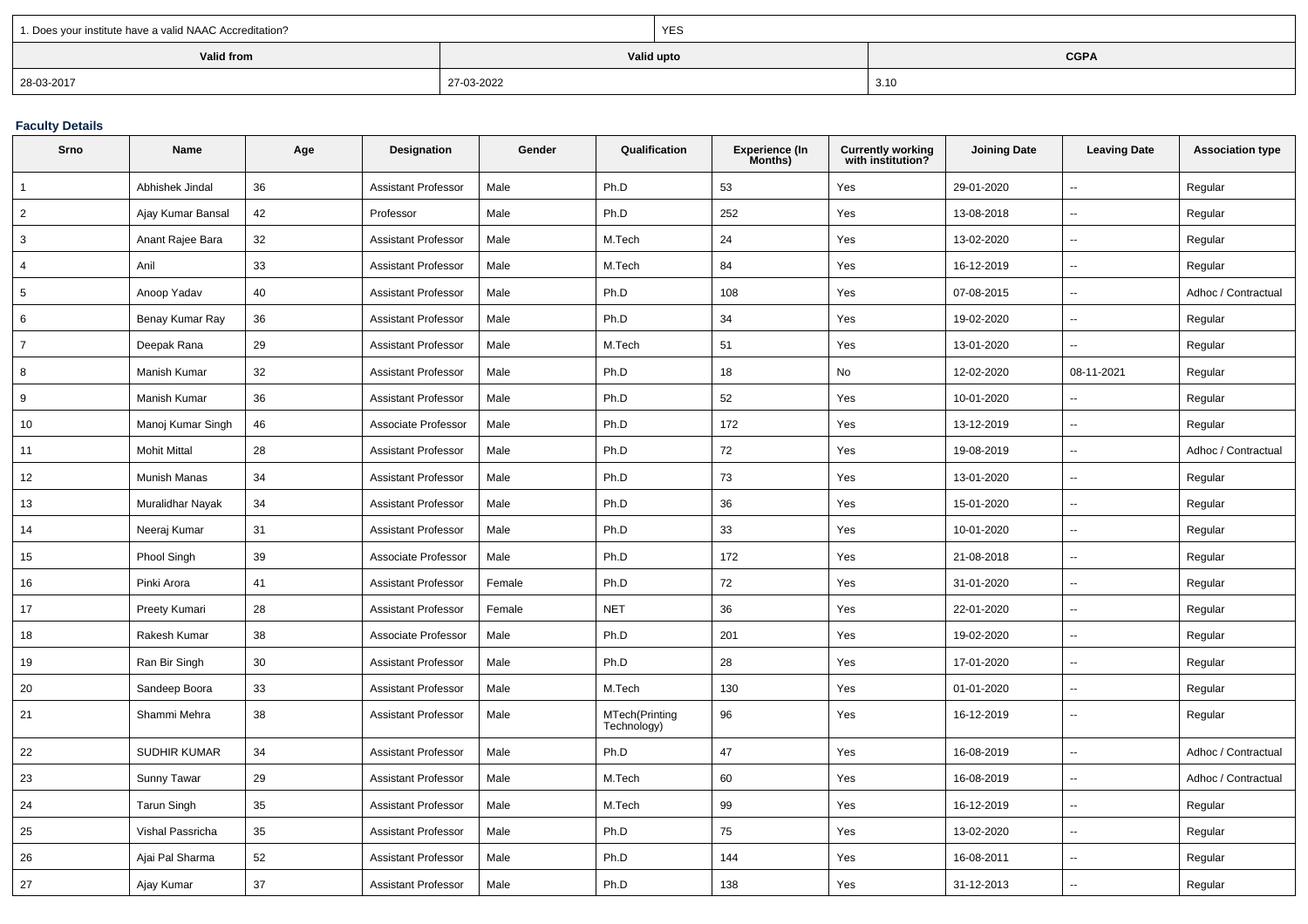| 28 | Anand Sharma               | 45     | Professor                  | Male   | Ph.D | 252 | Yes | 10-02-2016 | $\sim$                   | Regular |
|----|----------------------------|--------|----------------------------|--------|------|-----|-----|------------|--------------------------|---------|
| 29 | Divya                      | 31     | <b>Assistant Professor</b> | Female | Ph.D | 120 | Yes | 24-12-2013 | $\sim$                   | Regular |
| 30 | Sunita Tanwar              | 44     | <b>Assistant Professor</b> | Female | Ph.D | 216 | Yes | 26-12-2013 | $\overline{\phantom{a}}$ | Regular |
| 31 | Anju Beniwal               | 37     | <b>Assistant Professor</b> | Female | Ph.D | 91  | Yes | 20-12-2013 | $\overline{\phantom{a}}$ | Regular |
| 32 | Dharam Pal Singh<br>Punia  | 42     | Associate Professor        | Male   | Ph.D | 139 | Yes | 31-12-2019 | н.                       | Regular |
| 33 | Kulwant Singh              | 35     | <b>Assistant Professor</b> | Male   | Ph.D | 83  | Yes | 10-01-2020 | -−                       | Regular |
| 34 | Monika                     | 44     | Associate Professor        | Female | Ph.D | 133 | Yes | 27-12-2019 | Ξ.                       | Regular |
| 35 | Pardeep Singh              | 38     | <b>Assistant Professor</b> | Male   | Ph.D | 154 | Yes | 20-12-2013 | $\sim$                   | Regular |
| 36 | Rajesh Kumar Malik         | 52     | Professor                  | Male   | Ph.D | 216 | Yes | 14-08-2018 | --                       | Regular |
| 37 | Rakesh Meena               | 36     | <b>Assistant Professor</b> | Male   | LLM  | 92  | Yes | 01-01-2014 | $\sim$                   | Regular |
| 38 | Samiksha Godara            | 38     | <b>Assistant Professor</b> | Female | Ph.D | 92  | Yes | 24-12-2013 | −−                       | Regular |
| 39 | Namrata Dhaka              | 35     | <b>Assistant Professor</b> | Female | Ph.D | 59  | Yes | 28-01-2020 | -−                       | Regular |
| 40 | Pinki                      | 35     | <b>Assistant Professor</b> | Female | Ph.D | 123 | Yes | 28-01-2020 | $\sim$                   | Regular |
| 41 | Ravinder Pal<br>Ahlawat    | 46     | Professor                  | Male   | Ph.D | 213 | Yes | 28-01-2020 | $\overline{\phantom{a}}$ | Regular |
| 42 | Inderjeet Kaur             | 39     | <b>Assistant Professor</b> | Female | Ph.D | 110 | Yes | 27-01-2020 | $\overline{\phantom{a}}$ | Regular |
| 43 | Ravi Kumar                 | 36     | <b>Assistant Professor</b> | Male   | Ph.D | 78  | Yes | 27-01-2020 | $\sim$                   | Regular |
| 44 | Rajbir Singh Dalal         | 53     | Professor                  | Male   | Ph.D | 337 | Yes | 21-01-2020 | $\overline{\phantom{a}}$ | Regular |
| 45 | Jitendra Kumar             | 37     | <b>Assistant Professor</b> | Male   | Ph.D | 101 | Yes | 18-03-2020 | $\overline{\phantom{a}}$ | Regular |
| 46 | Ramesh Kumar               | 39     | Associate Professor        | Male   | Ph.D | 141 | Yes | 21-01-2020 | $\overline{\phantom{a}}$ | Regular |
| 47 | Ajay Pal                   | 41     | <b>Assistant Professor</b> | Male   | Ph.D | 79  | Yes | 16-01-2020 | Ξ.                       | Regular |
| 48 | Vikas Kumar                | 33     | <b>Assistant Professor</b> | Male   | Ph.D | 61  | Yes | 13-03-2020 | $\overline{\phantom{a}}$ | Regular |
| 49 | Kalpana Chauhan            | 37     | <b>Assistant Professor</b> | Female | Ph.D | 103 | Yes | 16-01-2020 | $\sim$                   | Regular |
| 50 | Meenu Thakur               | 31     | <b>Assistant Professor</b> | Female | Ph.D | 42  | Yes | 12-03-2020 | $\overline{\phantom{a}}$ | Regular |
| 51 | Kumar P                    | 34     | <b>Assistant Professor</b> | Male   | Ph.D | 17  | Yes | 11-03-2020 | $\overline{\phantom{a}}$ | Regular |
| 52 | Pawan Kumar                | 38     | <b>Assistant Professor</b> | Male   | Ph.D | 96  | Yes | 11-03-2020 | -−                       | Regular |
| 53 | Swati Choudhary            | 32     | <b>Assistant Professor</b> | Female | Ph.D | 16  | Yes | 11-03-2020 |                          | Regular |
| 54 | Ranjan Aneja               | 39     | Associate Professor        | Male   | Ph.D | 153 | Yes | 16-01-2020 | $\sim$                   | Regular |
| 55 | Arun Kajla                 | 36     | <b>Assistant Professor</b> | Male   | Ph.D | 59  | Yes | 06-03-2020 | щ.                       | Regular |
| 56 | Antresh Kumar              | 45     | Associate Professor        | Male   | Ph.D | 121 | Yes | 15-01-2020 | Щ,                       | Regular |
| 57 | Muralidhar Nayak<br>Bhukya | 34     | <b>Assistant Professor</b> | Male   | Ph.D | 37  | Yes | 15-01-2020 | $\overline{\phantom{a}}$ | Regular |
| 58 | Jagjeet                    | $37\,$ | <b>Assistant Professor</b> | Male   | Ph.D | 55  | Yes | 06-03-2020 | $\overline{\phantom{a}}$ | Regular |
| 59 | Sandeep Dhull              | 37     | <b>Assistant Professor</b> | Male   | Ph.D | 45  | Yes | 06-03-2020 | н,                       | Regular |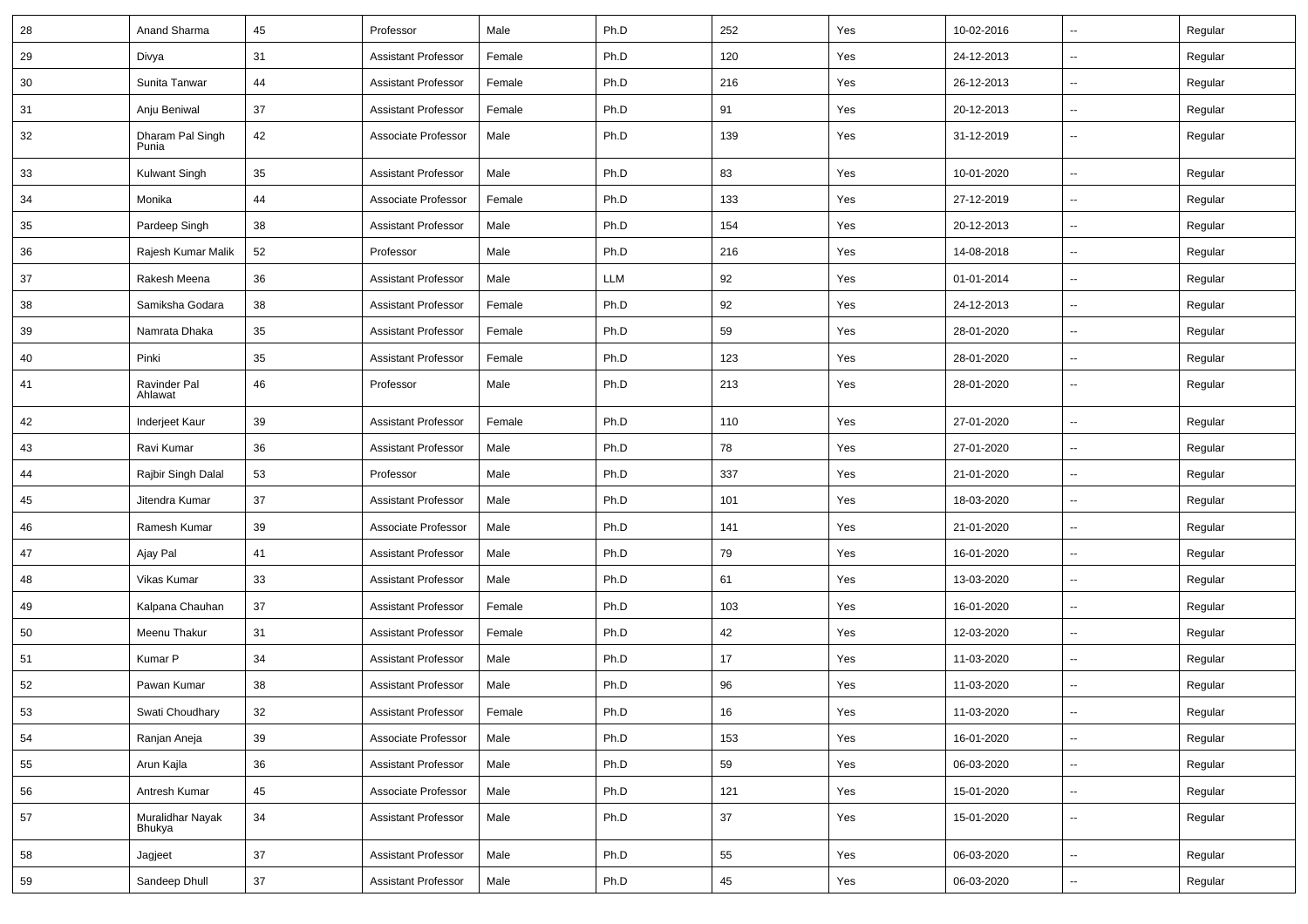| 60 | Shah Jahan                 | 34 | <b>Assistant Professor</b>                          | Male   | Ph.D            | 31  | Yes | 06-03-2020 | $\overline{\phantom{a}}$ | Regular             |
|----|----------------------------|----|-----------------------------------------------------|--------|-----------------|-----|-----|------------|--------------------------|---------------------|
| 61 | Sumit Saini                | 33 | <b>Assistant Professor</b>                          | Male   | Ph.D            | 19  | Yes | 09-01-2020 | $\overline{\phantom{a}}$ | Regular             |
| 62 | Vipin Kumar                | 44 | Professor                                           | Male   | Ph.D            | 238 | Yes | 06-03-2020 | $\overline{\phantom{a}}$ | Regular             |
| 63 | Tanvi Bhati                | 28 | <b>Assistant Professor</b>                          | Female | M.A.(Sociology) | 19  | Yes | 01-01-2020 | --                       | Regular             |
| 64 | Payal Kanwar<br>Chandel    | 44 | Associate Professor                                 | Female | Ph.D            | 176 | Yes | 24-12-2019 | $\overline{\phantom{a}}$ | Regular             |
| 65 | Vishwanand Yadav           | 62 | Associate Professor                                 | Male   | Ph.D            | 427 | Yes | 24-12-2019 | ц.                       | Regular             |
| 66 | Shweta Sohal               | 29 | <b>Assistant Professor</b>                          | Female | M.A             | 19  | Yes | 19-12-2019 | Щ,                       | Regular             |
| 67 | Ravinder Singh             | 33 | <b>Assistant Professor</b>                          | Male   | Ph.D            | 35  | Yes | 18-12-2019 | --                       | Regular             |
| 68 | Sanjiv Kumar               | 48 | Professor                                           | Male   | Ph.D            | 248 | Yes | 08-01-2014 | Щ,                       | Regular             |
| 69 | Rinu                       | 33 | <b>Assistant Professor</b>                          | Female | Ph.D            | 91  | Yes | 01-01-2014 | Ξ.                       | Regular             |
| 70 | Kapil Kumar                | 39 | <b>Assistant Professor</b>                          | Male   | Ph.D            | 104 | Yes | 10-06-2016 | --                       | Regular             |
| 71 | <b>ISWAR PARIDA</b>        | 37 | <b>Assistant Professor</b>                          | Male   | Ph.D            | 90  | Yes | 06-08-2015 | $\overline{\phantom{a}}$ | Adhoc / Contractual |
| 72 | Kalpana Chauhan            | 42 | Associate Professor                                 | Female | Ph.D            | 160 | Yes | 18-09-2018 | Ξ.                       | Regular             |
| 73 | Manoj Kumar                | 34 | <b>Assistant Professor</b>                          | Male   | Ph.D            | 60  | Yes | 22-08-2016 | $\overline{\phantom{a}}$ | Adhoc / Contractual |
| 74 | Manoj Kumar<br>Vidyalankar | 39 | <b>Assistant Professor</b>                          | Male   | Ph.D            | 155 | Yes | 13-01-2014 | $\overline{\phantom{a}}$ | Regular             |
| 75 | Rajeev Kumar Singh         | 40 | <b>Assistant Professor</b>                          | Male   | Ph.D            | 98  | Yes | 03-01-2014 | Щ,                       | Regular             |
| 76 | Manoj Kumar                | 36 | <b>Assistant Professor</b>                          | Male   | Ph.D            | 65  | Yes | 13-06-2016 | $\overline{\phantom{a}}$ | Regular             |
| 77 | Jaswant Kumar              | 41 | <b>Assistant Professor</b>                          | Male   | Ph.D            | 133 | Yes | 19-02-2020 | $\overline{\phantom{a}}$ | Regular             |
| 78 | Shankar Lal                | 41 | <b>Assistant Professor</b>                          | Male   | Ph.D            | 158 | Yes | 05-05-2017 | $\overline{\phantom{a}}$ | Adhoc / Contractual |
| 79 | Surender Singh             | 39 | Associate Professor                                 | Male   | Ph.D            | 168 | Yes | 03-09-2018 | Ξ.                       | Regular             |
| 80 | Sushma                     | 34 | <b>Assistant Professor</b>                          | Female | M.Tech          | 52  | Yes | 16-02-2017 | Щ,                       | Adhoc / Contractual |
| 81 | <b>DINESH</b>              | 42 | <b>Assistant Professor</b>                          | Male   | Ph.D            | 196 | Yes | 03-01-2014 | $\overline{\phantom{a}}$ | Regular             |
| 82 | Ravinder Kaur              | 33 | <b>Assistant Professor</b>                          | Female | Ph.D            | 91  | Yes | 23-12-2013 | Щ,                       | Regular             |
| 83 | Suneel Kumar               | 46 | Associate Professor                                 | Male   | Ph.D            | 252 | Yes | 20-08-2018 | $\overline{\phantom{a}}$ | Regular             |
| 84 | Manju                      | 45 | <b>Assistant Professor</b>                          | Female | Ph.D            | 178 | Yes | 04-05-2017 | $\overline{\phantom{a}}$ | Adhoc / Contractual |
| 85 | Siddharth Shanker<br>rai   | 38 | <b>Assistant Professor</b>                          | Male   | Ph.D            | 89  | Yes | 02-01-2014 |                          | Regular             |
| 86 | Vinod Yadav                | 35 | <b>Assistant Professor</b>                          | Male   | Ph.D            | 94  | Yes | 15-02-2016 | ц.                       | Regular             |
| 87 | Dilbag Singh               | 36 | Assistant Professor                                 | Male   | Ph.D            | 72  | Yes | 12-09-2017 | $\overline{\phantom{a}}$ | Adhoc / Contractual |
| 88 | Ramesh Chander<br>Kuhad    | 65 | Dean / Principal /<br>Director / Vice<br>Chancellor | Male   | Ph.D            | 432 | Yes | 15-04-2015 | Щ,                       | Other               |
| 89 | Harish Kumar               | 45 | Associate Professor                                 | Male   | Ph.D            | 200 | Yes | 14-08-2018 | $\overline{\phantom{a}}$ | Regular             |
| 90 | RENU YADAV                 | 44 | <b>Assistant Professor</b>                          | Female | Ph.D            | 91  | Yes | 30-12-2013 | н,                       | Regular             |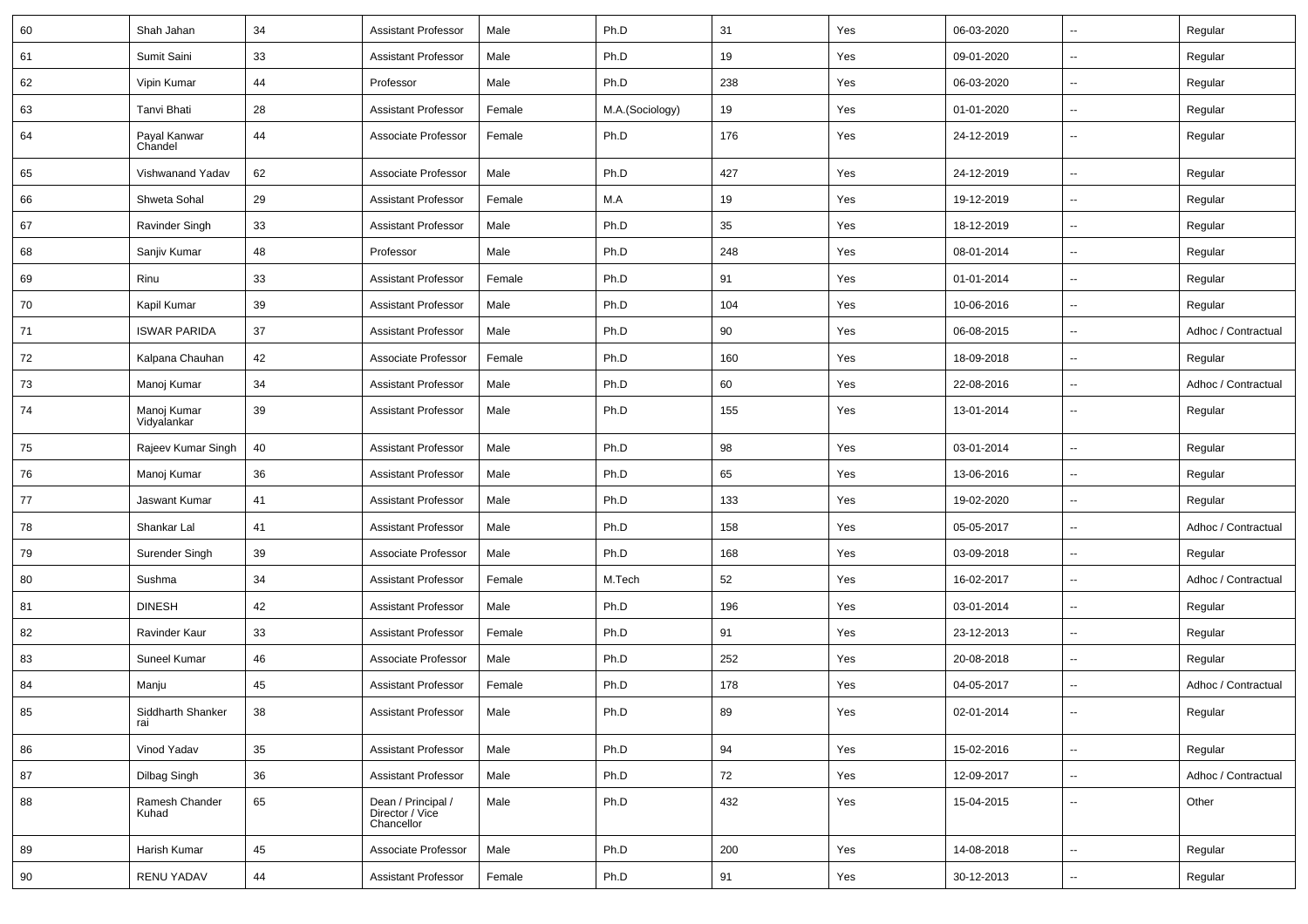| 91  | Suman                           | 39 | <b>Assistant Professor</b> | Female | Ph.D                       | 91  | Yes | 20-12-2013 | $\overline{\phantom{a}}$ | Regular             |
|-----|---------------------------------|----|----------------------------|--------|----------------------------|-----|-----|------------|--------------------------|---------------------|
| 92  | <b>Tejpal Dhewa</b>             | 39 | <b>Assistant Professor</b> | Male   | Ph.D                       | 108 | Yes | 12-02-2016 | ⊷.                       | Regular             |
| 93  | Rajeev S Menon                  | 43 | <b>Assistant Professor</b> | Male   | Ph.D                       | 173 | Yes | 17-02-2016 | $\overline{\phantom{a}}$ | Regular             |
| 94  | Reema Gill                      | 39 | <b>Assistant Professor</b> | Female | Ph.D                       | 82  | Yes | 29-02-2016 | --                       | Regular             |
| 95  | Gunjan Goel                     | 47 | Associate Professor        | Male   | Ph.D                       | 186 | Yes | 20-08-2018 | --                       | Regular             |
| 96  | Parmod Kumar                    | 42 | Associate Professor        | Male   | Ph.D                       | 180 | Yes | 16-08-2018 | $\overline{\phantom{a}}$ | Regular             |
| 97  | Kumar Sudeep                    | 36 | <b>Assistant Professor</b> | Male   | <b>NET</b>                 | 94  | Yes | 06-01-2014 | $\overline{\phantom{a}}$ | Regular             |
| 98  | Chanchal Kumar<br>Sharma        | 48 | Associate Professor        | Male   | Ph.D                       | 271 | Yes | 09-01-2014 | $\overline{\phantom{a}}$ | Regular             |
| 99  | Kashyap Kumar<br>Dubey          | 41 | Associate Professor        | Male   | Ph.D                       | 165 | Yes | 15-06-2016 | $\overline{\phantom{a}}$ | Regular             |
| 100 | Bijender Singh                  | 43 | Associate Professor        | Male   | Ph.D                       | 166 | Yes | 14-08-2018 | $\overline{\phantom{a}}$ | Regular             |
| 101 | Saran Prasad                    | 40 | <b>Assistant Professor</b> | Male   | Ph.D                       | 109 | Yes | 01-05-2017 | $\overline{a}$           | Adhoc / Contractual |
| 102 | Neha Bishnoi                    | 35 | <b>Assistant Professor</b> | Female | Ph.D                       | 66  | Yes | 03-05-2017 | --                       | Adhoc / Contractual |
| 103 | <b>Rishikant Kumar</b>          | 35 | <b>Assistant Professor</b> | Male   | Ph.D                       | 156 | Yes | 21-08-2019 | --                       | Adhoc / Contractual |
| 104 | Vikas Mohan                     | 35 | <b>Assistant Professor</b> | Male   | M.Sc.(Hotel<br>Management) | 72  | Yes | 31-07-2015 | $\overline{\phantom{a}}$ | Adhoc / Contractual |
| 105 | Ajeet Kumar Sahoo               | 42 | <b>Assistant Professor</b> | Male   | Ph.D                       | 156 | Yes | 23-02-2016 | $\overline{\phantom{a}}$ | Regular             |
| 106 | ABHIRANJAN<br><b>KUMAR</b>      | 49 | <b>Assistant Professor</b> | Male   | Ph.D                       | 62  | Yes | 10-06-2016 | $\overline{\phantom{a}}$ | Regular             |
| 107 | Sumit Kumar                     | 30 | <b>Assistant Professor</b> | Male   | Ph.D                       | 50  | Yes | 04-10-2016 | $\overline{\phantom{a}}$ | Adhoc / Contractual |
| 108 | AARTI YADAV                     | 39 | <b>Assistant Professor</b> | Female | Ph.D                       | 91  | Yes | 30-12-2013 | ⊷.                       | Regular             |
| 109 | Sachin                          | 37 | <b>Assistant Professor</b> | Male   | M.COM                      | 120 | Yes | 24-12-2013 | --                       | Regular             |
| 110 | Jitendra Kumar Saini            | 40 | <b>Assistant Professor</b> | Male   | Ph.D                       | 122 | Yes | 01-03-2016 | --                       | Regular             |
| 111 | Rajesh Kumar<br>Dubey           | 46 | Associate Professor        | Male   | Ph.D                       | 227 | Yes | 21-08-2018 | --                       | Regular             |
| 112 | Vikas saini                     | 33 | <b>Assistant Professor</b> | Male   | Ph.D                       | 41  | Yes | 12-05-2017 | --                       | Adhoc / Contractual |
| 113 | Rashmi Tanwar                   | 30 | <b>Assistant Professor</b> | Female | Ph.D                       | 91  | Yes | 27-12-2013 | --                       | Regular             |
| 114 | Azaj Ansari                     | 37 | <b>Assistant Professor</b> | Male   | Ph.D                       | 62  | Yes | 20-03-2016 | $\overline{\phantom{a}}$ | Regular             |
| 115 | Alekha<br>Sachidananda<br>Nayak | 34 | <b>Assistant Professor</b> | Male   | <b>NET</b>                 | 68  | Yes | 22-09-2017 | $\overline{\phantom{a}}$ | Adhoc / Contractual |
| 116 | Amit Kumar                      | 38 | <b>Assistant Professor</b> | Male   | Ph.D                       | 89  | Yes | 01-01-2014 | $\sim$                   | Regular             |
| 117 | Avijit Pramanik                 | 44 | <b>Assistant Professor</b> | Male   | Ph.D                       | 169 | Yes | 15-02-2016 | $\sim$                   | Regular             |
| 118 | Devendra Kumar                  | 41 | <b>Assistant Professor</b> | Male   | Ph.D                       | 105 | Yes | 20-06-2016 | $\sim$                   | Regular             |
| 119 | Surender Kumar                  | 39 | <b>Assistant Professor</b> | Male   | Ph.D                       | 48  | Yes | 23-06-2017 | $\overline{\phantom{a}}$ | Adhoc / Contractual |
| 120 | Amit Singh                      | 41 | <b>Assistant Professor</b> | Male   | Ph.D                       | 169 | Yes | 01-05-2017 | н.                       | Adhoc / Contractual |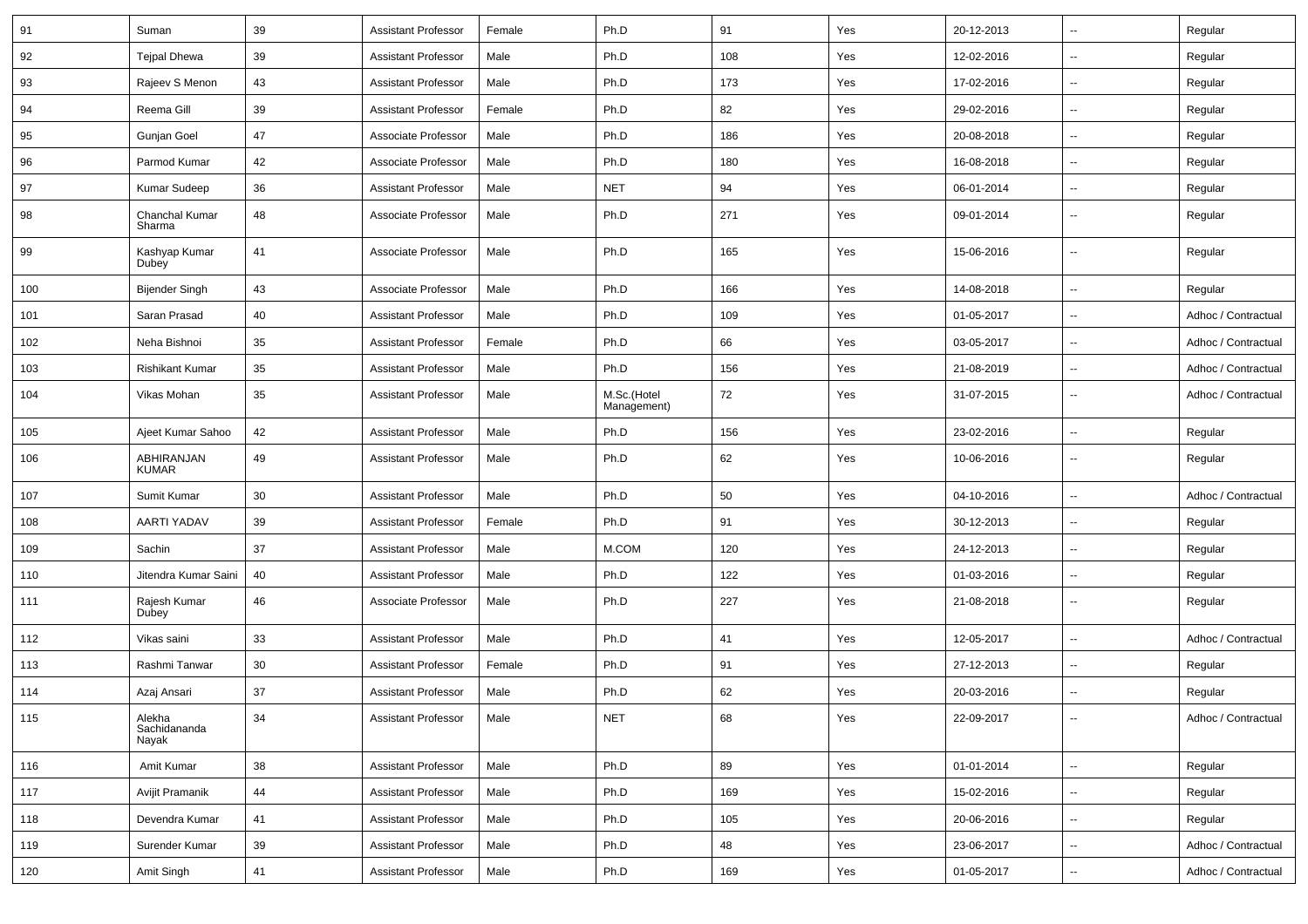| 121 | Pawan Kumar<br>Maurya          | 40 | Associate Professor        | Male   | Ph.D            | 168 | Yes | 14-08-2018 | $\overline{\phantom{a}}$ | Regular             |
|-----|--------------------------------|----|----------------------------|--------|-----------------|-----|-----|------------|--------------------------|---------------------|
| 122 | Rubul Kalita                   | 47 | <b>Assistant Professor</b> | Male   | Ph.D            | 48  | Yes | 01-05-2017 | $\sim$                   | Adhoc / Contractual |
| 123 | Anita Kumari                   | 37 | <b>Assistant Professor</b> | Female | Ph.D            | 107 | Yes | 11-02-2016 | $\overline{\phantom{a}}$ | Regular             |
| 124 | Rajesh Kumar<br>Gupta          | 42 | Associate Professor        | Male   | Ph.D            | 193 | Yes | 01-11-2018 | $\sim$                   | Regular             |
| 125 | Chandvir                       | 42 | <b>Assistant Professor</b> | Male   | Ph.D            | 161 | Yes | 01-05-2017 | $\sim$                   | Adhoc / Contractual |
| 126 | Deepak Pant                    | 43 | Professor                  | Male   | Ph.D            | 225 | Yes | 21-08-2018 | $\sim$                   | Regular             |
| 127 | SARIKA SHARMA                  | 48 | Professor                  | Female | Ph.D            | 251 | Yes | 08-01-2014 | $\overline{\phantom{a}}$ | Regular             |
| 128 | Arvind Singh<br>Tejawat        | 43 | <b>Assistant Professor</b> | Male   | Ph.D            | 110 | Yes | 31-12-2013 | $\sim$                   | Regular             |
| 129 | Manoj Kumar Gupta              | 43 | <b>Assistant Professor</b> | Male   | Ph.D            | 136 | Yes | 11-02-2016 | $\overline{\phantom{a}}$ | Regular             |
| 130 | Archana Yadav                  | 33 | <b>Assistant Professor</b> | Female | M. Phil         | 80  | Yes | 08-05-2017 | $\overline{\phantom{a}}$ | Adhoc / Contractual |
| 131 | Parmod Joshi                   | 35 | <b>Assistant Professor</b> | Male   | Ph.D            | 48  | Yes | 03-05-2017 | $\overline{\phantom{a}}$ | Adhoc / Contractual |
| 132 | Suyash Mishra                  | 35 | <b>Assistant Professor</b> | Male   | Ph.D            | 90  | Yes | 15-02-2016 | $\sim$                   | Adhoc / Contractual |
| 133 | Ranvir Singh                   | 67 | Professor                  | Male   | Ph.D            | 452 | Yes | 07-09-2017 | $\sim$                   | Other               |
| 134 | Snehsata                       | 37 | <b>Assistant Professor</b> | Female | Ph.D            | 88  | Yes | 03-01-2014 | $\overline{\phantom{a}}$ | Regular             |
| 135 | Ashwani Kumar                  | 42 | <b>Assistant Professor</b> | Male   | Ph.D            | 232 | Yes | 12-02-2016 | $\sim$                   | Regular             |
| 136 | LONGKOIKHIAMNI<br><b>UNGAN</b> | 36 | <b>Assistant Professor</b> | Female | Ph.D            | 63  | Yes | 21-03-2016 | $\sim$                   | Regular             |
| 137 | Vinod Kumar                    | 44 | Associate Professor        | Male   | Ph.D            | 178 | Yes | 14-08-2018 | $\sim$                   | Regular             |
| 138 | Amar Singh                     | 68 | Professor                  | Male   | Ph.D            | 412 | Yes | 09-09-2016 | $\overline{\phantom{a}}$ | Adhoc / Contractual |
| 139 | Sangeeta                       | 28 | <b>Assistant Professor</b> | Female | M.Tech          | 36  | Yes | 04-04-2018 | $\overline{\phantom{a}}$ | Adhoc / Contractual |
| 140 | Dilip Kumar Patel              | 33 | <b>Assistant Professor</b> | Male   | M. Phil         | 52  | Yes | 04-05-2017 | $\sim$                   | Adhoc / Contractual |
| 141 | KHERAJ                         | 39 | <b>Assistant Professor</b> | Male   | Ph.D            | 70  | Yes | 25-02-2020 | $\sim$                   | Regular             |
| 142 | Savita Budhwar                 | 40 | <b>Assistant Professor</b> | Female | Ph.D            | 65  | Yes | 11-02-2016 | $\overline{\phantom{a}}$ | Regular             |
| 143 | Shikha                         | 30 | <b>Assistant Professor</b> | Female | MHM(Hotel MGMT) | 58  | Yes | 13-09-2016 | $\overline{\phantom{a}}$ | Adhoc / Contractual |
| 144 | Garima Tomar                   | 39 | <b>Assistant Professor</b> | Female | Ph.D            | 36  | Yes | 17-11-2017 | $\sim$                   | Adhoc / Contractual |
| 145 | Vikas Garg                     | 46 | Associate Professor        | Male   | Ph.D            | 277 | Yes | 24-08-2018 | $\overline{\phantom{a}}$ | Regular             |
| 146 | Yudhvir                        | 33 | Assistant Professor        | Male   | Ph.D            | 40  | Yes | 16-12-2019 | $\overline{\phantom{a}}$ | Regular             |
| 147 | Meenakshi                      | 34 | <b>Assistant Professor</b> | Female | M.Ed            | 50  | Yes | 04-05-2017 | $\sim$                   | Adhoc / Contractual |
| 148 | NARENDER SINGH                 | 38 | <b>Assistant Professor</b> | Male   | Ph.D            | 62  | Yes | 30-06-2014 | $\sim$                   | Regular             |
| 149 | Kiran Rani                     | 35 | <b>Assistant Professor</b> | Female | Ph.D            | 55  | Yes | 01-05-2017 | $\ddot{\phantom{a}}$     | Adhoc / Contractual |
| 150 | Satish Kumar                   | 62 | Professor                  | Male   | Ph.D            | 468 | Yes | 29-11-2018 | $\overline{\phantom{a}}$ | Regular             |
| 151 | Renu                           | 35 | <b>Assistant Professor</b> | Female | M. Phil         | 90  | Yes | 28-12-2013 | $\overline{\phantom{a}}$ | Regular             |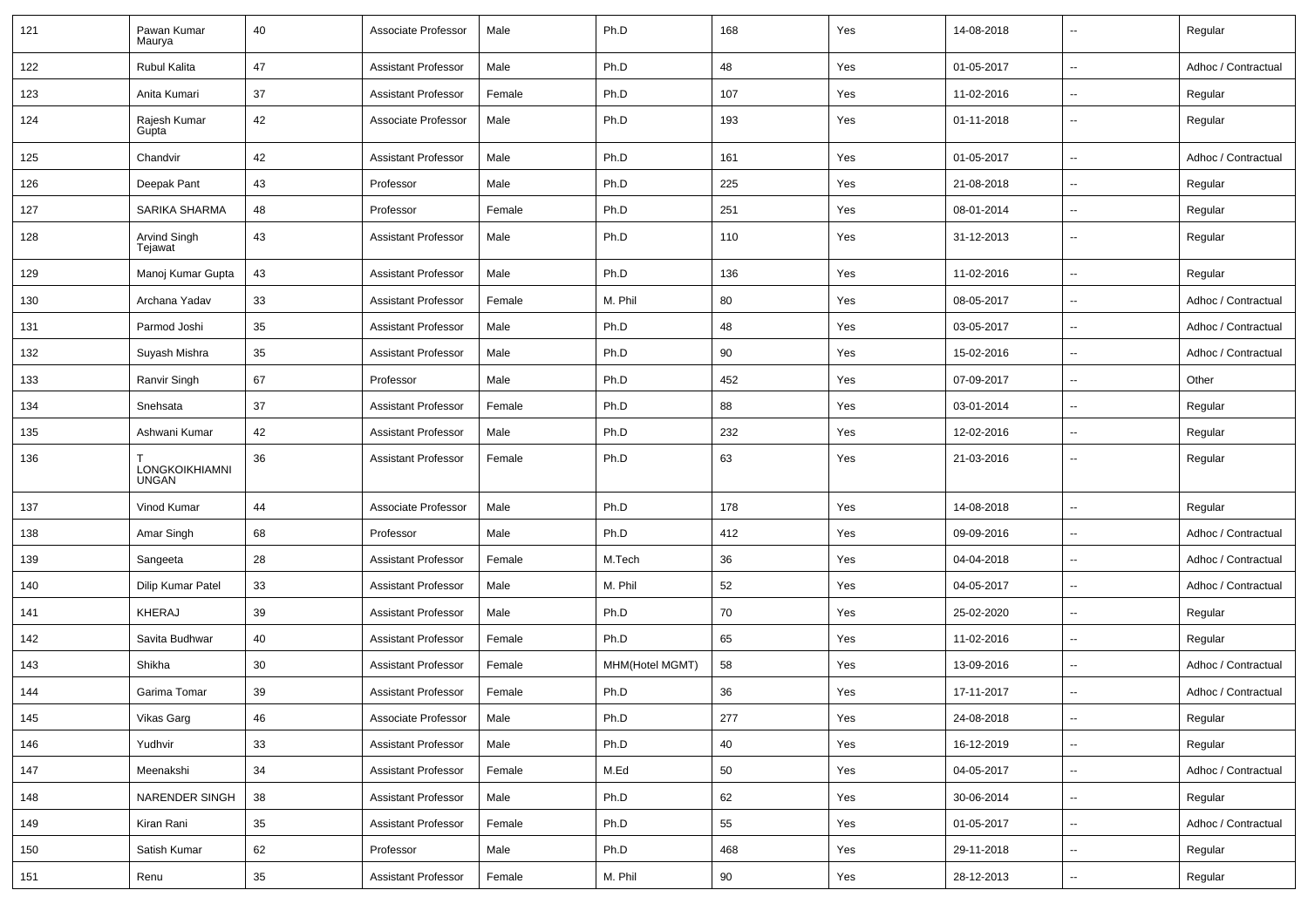| 152 | Prakash Kanoo              | 40 | <b>Assistant Professor</b> | Male   | Ph.D                                                      | 99  | Yes | 01-03-2016 | $\sim$                   | Regular             |
|-----|----------------------------|----|----------------------------|--------|-----------------------------------------------------------|-----|-----|------------|--------------------------|---------------------|
| 153 | Amit Kumar                 | 35 | <b>Assistant Professor</b> | Male   | <b>NET</b>                                                | 40  | Yes | 27-03-2018 | $\sim$                   | Adhoc / Contractual |
| 154 | Pankaj Kumar               | 33 | <b>Assistant Professor</b> | Male   | Ph.D                                                      | 24  | Yes | 05-08-2019 | $\sim$                   | Adhoc / Contractual |
| 155 | Virender Singh             | 40 | <b>Assistant Professor</b> | Male   | Ph.D                                                      | 23  | Yes | 02-08-2019 | $\sim$                   | Adhoc / Contractual |
| 156 | Kumuda Prasad<br>Acharya   | 33 | <b>Assistant Professor</b> | Male   | Ph.D                                                      | 71  | Yes | 07-08-2019 | $\sim$                   | Adhoc / Contractual |
| 157 | Vikas                      | 29 | <b>Assistant Professor</b> | Male   | Ph.D                                                      | 23  | Yes | 07-08-2019 | $\sim$                   | Adhoc / Contractual |
| 158 | Nishan Singh               | 32 | <b>Assistant Professor</b> | Male   | M.Tech                                                    | 68  | Yes | 14-08-2019 | $\overline{\phantom{a}}$ | Adhoc / Contractual |
| 159 | Suraj Arya                 | 39 | <b>Assistant Professor</b> | Male   | Ph.D                                                      | 67  | Yes | 19-08-2019 | $\sim$                   | Adhoc / Contractual |
| 160 | Manisha Bhati              | 27 | <b>Assistant Professor</b> | Female | M.Sc.                                                     | 32  | Yes | 16-08-2019 | $\sim$                   | Adhoc / Contractual |
| 161 | <b>Bharti Batra</b>        | 32 | <b>Assistant Professor</b> | Female | Ph.D                                                      | 18  | Yes | 19-08-2019 | $\sim$                   | Adhoc / Contractual |
| 162 | <b>Rishikant Kumar</b>     | 45 | <b>Assistant Professor</b> | Male   | Master in<br>Journalism & Mass<br>Communication<br>(MJMC) | 156 | Yes | 21-08-2019 | $\sim$                   | Adhoc / Contractual |
| 163 | Neelam Sangwan             | 55 | Professor                  | Female | Ph.D                                                      | 373 | Yes | 15-01-2019 | $\sim$                   | Regular             |
| 164 | Amit Kumar                 | 38 | <b>Assistant Professor</b> | Male   | Ph.D                                                      | 112 | Yes | 28-01-2020 | $\overline{\phantom{a}}$ | Regular             |
| 165 | Ram Gopal<br>Nitharwal     | 40 | <b>Assistant Professor</b> | Male   | Ph.D                                                      | 113 | Yes | 31-01-2020 | $\sim$                   | Regular             |
| 166 | Manish Kumar               | 37 | <b>Assistant Professor</b> | Male   | Ph.D                                                      | 55  | Yes | 31-01-2020 | $\sim$                   | Regular             |
| 167 | Vishnu Narayan<br>Kucheria | 35 | <b>Assistant Professor</b> | Male   | Ph.D                                                      | 51  | Yes | 05-02-2020 | $\sim$                   | Regular             |
| 168 | Pradeep Kumar              | 36 | <b>Assistant Professor</b> | Male   | Ph.D                                                      | 130 | Yes | 05-02-2020 | $\sim$                   | Regular             |
| 169 | Dinesh Kumar<br>Gupta      | 57 | Professor                  | Male   | Ph.D                                                      | 378 | Yes | 06-02-2020 | $\overline{\phantom{a}}$ | Regular             |
| 170 | Saurabh Chandra<br>Saxena  | 39 | <b>Assistant Professor</b> | Male   | Ph.D                                                      | 136 | Yes | 07-02-2020 | $\overline{\phantom{a}}$ | Regular             |
| 171 | Anshu                      | 35 | <b>Assistant Professor</b> | Male   | Ph.D                                                      | 100 | Yes | 12-02-2020 | $\overline{\phantom{a}}$ | Regular             |
| 172 | Vishal Passricha           | 35 | <b>Assistant Professor</b> | Male   | Ph.D                                                      | 63  | Yes | 13-02-2020 | $\sim$                   | Regular             |
| 173 | Shantesh Kumar<br>Singh    | 39 | Associate Professor        | Male   | Ph.D                                                      | 159 | Yes | 14-02-2020 | $\sim$                   | Regular             |
| 174 | Rakesh Kumar               | 40 | Assistant Professor        | Male   | Ph.D                                                      | 17  | Yes | 18-02-2020 | $\overline{\phantom{a}}$ | Regular             |
| 175 | Ramovatar                  | 29 | <b>Assistant Professor</b> | Male   | Ph.D                                                      | 17  | Yes | 20-02-2020 | $\sim$                   | Regular             |
| 176 | Jaiprakash Bhukar          | 51 | Associate Professor        | Male   | Ph.D                                                      | 193 | Yes | 23-02-2020 | $\sim$                   | Regular             |
| 177 | Ranbir Singh               | 47 | Associate Professor        | Male   | Ph.D                                                      | 157 | Yes | 24-02-2020 | $\sim$                   | Regular             |
| 178 | Usha Nagarajan             | 45 | <b>Assistant Professor</b> | Female | Ph.D                                                      | 139 | Yes | 25-02-2020 | $\sim$                   | Regular             |
| 179 | Manish Kumar               | 40 | Assistant Professor        | Male   | Ph.D                                                      | 133 | Yes | 25-02-2020 | $\sim$                   | Regular             |
| 180 | Ravi Pratap Pandey         | 30 | <b>Assistant Professor</b> | Male   | Ph.D                                                      | 49  | Yes | 26-02-2020 | $\sim$                   | Regular             |
| 181 | Ritu Sharma                | 37 | <b>Assistant Professor</b> | Female | Ph.D                                                      | 131 | Yes | 27-02-2020 | $\overline{\phantom{a}}$ | Regular             |